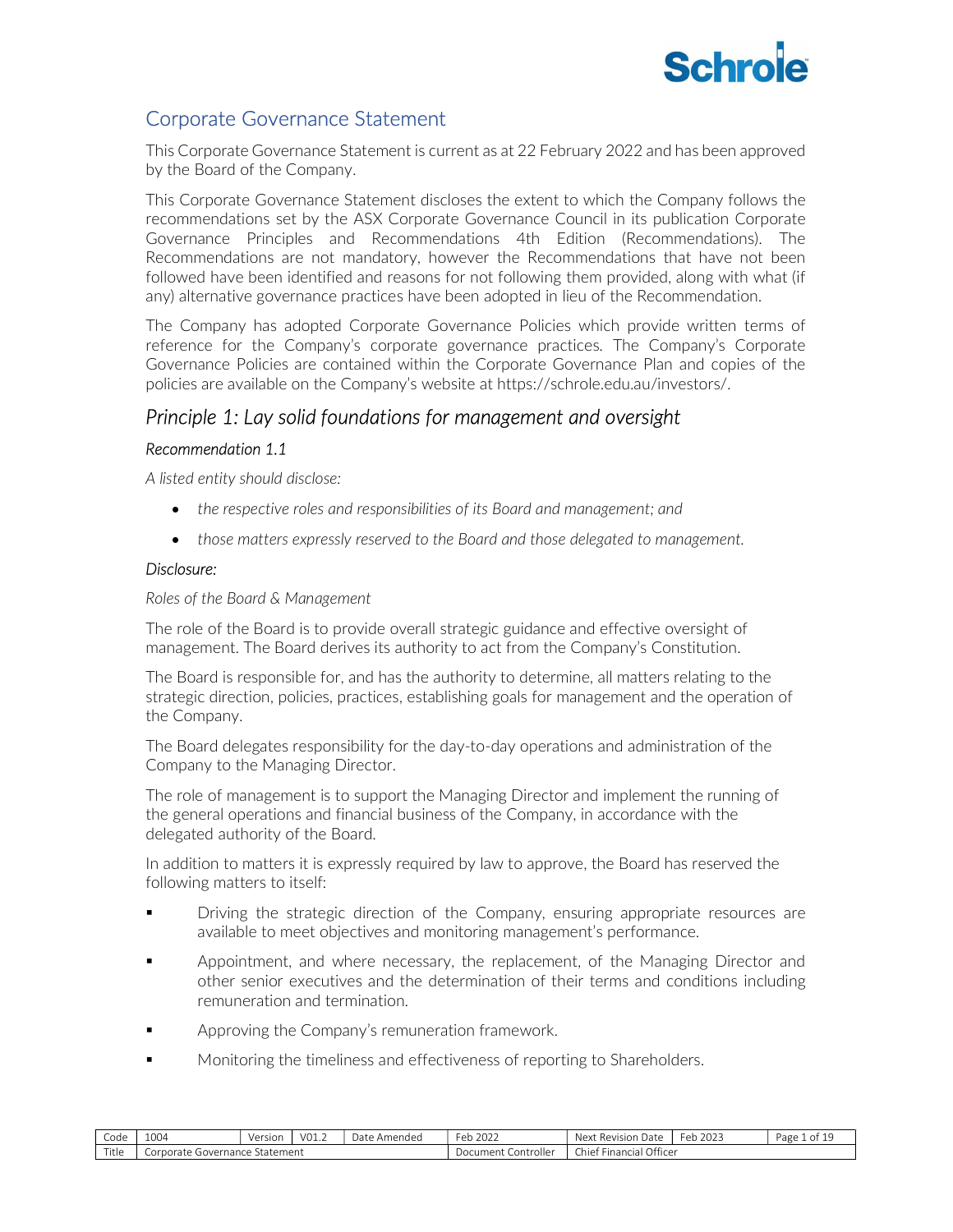

- Reviewing and ratifying systems of audit, risk management and internal compliance and control, codes of conduct and legal compliance to minimise the possibility of the Company operating beyond acceptable risk parameters.
- **EXECT** Approving and monitoring the progress of major capital expenditure, capital management and significant acquisitions and divestitures.
- Approving and monitoring the budget and the adequacy and integrity of financial and other reporting such that the financial performance of the company has sufficient clarity to be actively monitored.
- **EXECT** Approving the annual, half yearly and quarterly accounts.
- **EXECUTE:** Approving significant changes to the organisational structure.
- Approving decisions affecting the Company's capital, including determining the Company's dividend policy and declaring dividends.
- Ensuring a high standard of corporate governance practice and regulatory compliance and promoting ethical and responsible decision making.
- Procuring appropriate professional development opportunities for Directors to develop and maintain the skills and knowledge needed to perform their role as Directors effectively.
- Ensuring that the Company acts legally and responsibly on all matters and assuring itself that the Company has adopted, and that its practice is consistent with guidelines including:
	- Statement of Values.
	- Corporate Code of Conduct.
	- Continuous Disclosure Policy.
	- Diversity Policy.
	- Performance Evaluation.
	- Risk Management.
	- Trading Policy.
	- Social Media Policy.
	- Whistle-blower Policy.
	- Anti-Bribery and Corruption Policy; and
	- Shareholder Communication Strategy.

Subject to the specific authorities reserved to the Board under the Board Charter, the Board delegates to the Managing Director responsibility for the management and operation of the Company. The Managing Director is responsible for the day-to-day operations, financial performance, and administration of the Company within the powers authorised to him from time-to-time by the Board. The Managing Director may make further delegation within the delegations specified by the Board and will be accountable to the Board for the exercise of those delegated powers.

Further details of Board responsibilities, objectives and structure are set out in the Board Charter, a copy of which can be found on the corporate governance page on the Company's website at legal.schrole.edu.au.

| Code  | 100<br>⊥UU4                            | Version | $\sim$<br>' VUI.∠ | Date<br>Amended | 2022<br>$\overline{ }$<br>⊢er<br>. | -<br>Next<br>، Date<br>. Revision    | 2023<br>Fer<br>cν | Page<br>0T |
|-------|----------------------------------------|---------|-------------------|-----------------|------------------------------------|--------------------------------------|-------------------|------------|
| Title | ' Statement<br>Corporate<br>Governance |         |                   |                 | Controller<br>Document             | Officer<br>Jhiet<br><b>Financial</b> |                   |            |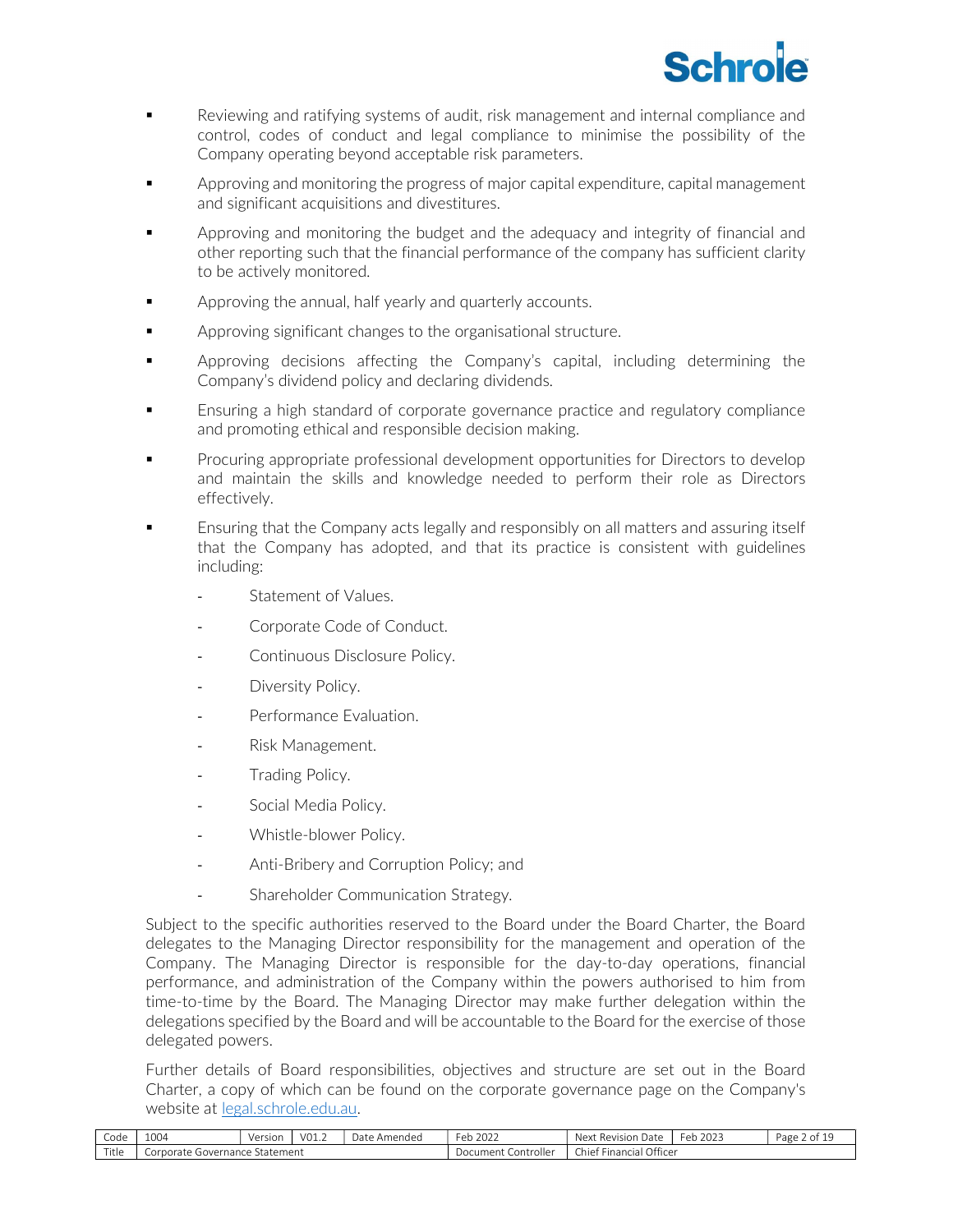

### Independent Advice

Directors have a right of access to all Company information and executives. Directors are entitled, in fulfilling their duties and responsibilities, to seek independent external professional advice as considered necessary at the expense of the Company, subject to prior consultation with the Chairman. A copy of any such advice received is made available to all members of the Board.

### Board Committees

At the date of this document, the Board considers that the Company is best served with each director being part of the Audit and Risk, and Remuneration and Nomination Committees. Further details of each committee are discussed below.

# Recommendation 1.2

A listed entity should:

- a) undertake appropriate checks before appointing a person, or putting forward to security holders a candidate for election, as a director; and
- b) provide security holders with all material information in its possession relevant to a decision on whether to elect or re-elect a director.

# Disclosure:

The Board has adopted a Remuneration and Nomination Committee Charter with the Board as a whole acting as the Committee and being responsible for undertaking comprehensive reference checks prior to appointing a director or putting that person forward as a candidate to ensure that person is competent, experienced, and would not be impaired in any way from undertaking the duties of director. The Company provides relevant information to shareholders for their consideration about the attributes of candidates together with whether the Board supports the appointment or re-election.

A copy of the Remuneration and Nomination Committee Charter can be found on the corporate governance page on the Company's website at legal.schrole.edu.au.

# Recommendation 1.3

A listed entity should have a written agreement with each director and senior executive setting out the terms of their appointment.

# Disclosure:

The terms of the appointment of non-executive directors, executive directors and senior executives are agreed upon and set out in writing at the time of appointment.

# Recommendation 1.4

The company secretary of a listed entity should be accountable directly to the board, through the chair, on all matters to do with the proper functioning of the board.

#### Disclosure:

The Company Secretary is accountable directly to the Board, through the Chairman, on all matters to do with the proper functioning of the Board, including agendas, Board papers and minutes, advising the Board and its Committees (as applicable) on governance matters, monitoring that the Board and Committee policies and procedures are followed, communication with regulatory bodies and the ASX and statutory and other filings.

| Code  | 1004                           | Version     | V01.2 | Date Amended | $\sim$ $\sim$ $\sim$<br>Feb<br>2022 | <b>Next</b><br>Date<br>$\mathbf{12}$<br>zision.<br>Rev | 2022<br>Eer<br>ZUZJ<br>◡ | Page<br>--<br>ا ک ک<br>. |
|-------|--------------------------------|-------------|-------|--------------|-------------------------------------|--------------------------------------------------------|--------------------------|--------------------------|
| Title | orporate<br>sovernance '<br>◡◡ | : Statement |       |              | Controller<br>Document              | Financial Officer<br>hie†                              |                          |                          |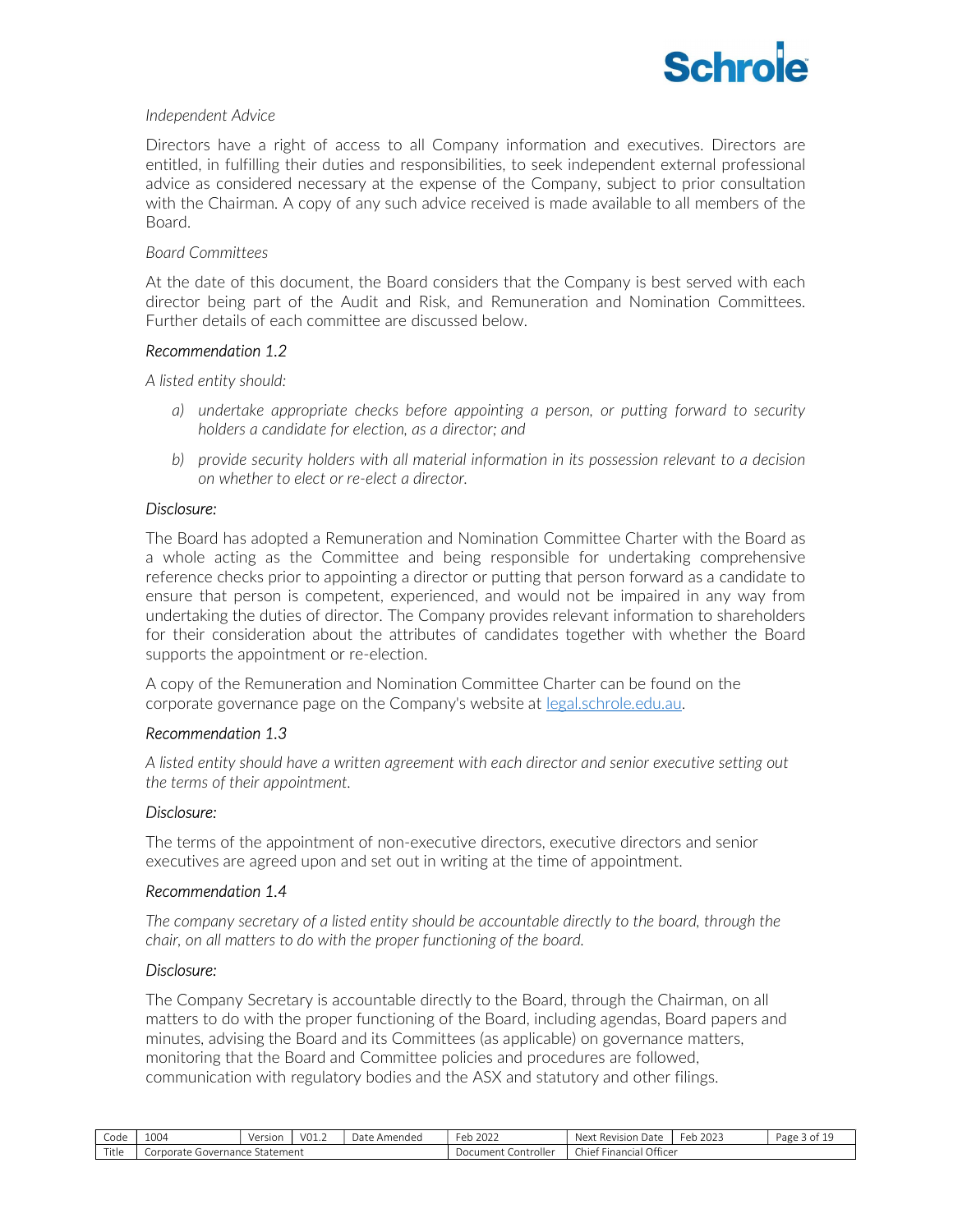

# Recommendation 1.5

A listed entity should:

- a) have a diversity policy which includes requirements for the board or a relevant committee of the board to set measurable objectives for achieving gender diversity and to assess annually both the objectives and the entity's progress in achieving them.
- b) disclose that policy or a summary of it; and
- c) disclose as at the end of each reporting period the measurable objectives for achieving gender diversity set by the board or a relevant committee of the board in accordance with the entity's diversity policy and its progress towards achieving them, and either:
	- i. the respective proportions of men and women on the board, in senior executive positions and across the whole organisation (including how the entity has defined "senior executive" for these purposes); or
	- ii. if the entity is a "relevant employer" under the Workplace Gender Equality Act, the entity's most recent "Gender Equality Indicators", as defined in and published under that Act.

#### Disclosure:

The Board has adopted a Diversity Policy which provides a framework for the Company to establish and achieve measurable diversity objectives, including in respect to gender, age, ethnicity, and cultural diversity. The Diversity Policy allows the Board to set measurable gender diversity objectives (if considered appropriate) and to assess annually both the objectives (if any have been set) and the Company's progress towards achieving them.

The Board considers that, due to the size, nature, and stage of development of the Company, setting measurable objectives for the Diversity Policy now is not appropriate. The Board will consider setting measurable objectives as the Company increases in size and complexity.

The participation of women in the Company at the date of this report is as follows:

- Women employees in the Company 40%
- Women in senior management positions 33%
- Women on the Board 0%

The Company has a policy of appointing the most suitably qualified person to each position in the Company. Where there is a vacancy in the Company, the most suitable party will be employed.

The Company's Diversity Policy can be found on the corporate governance page on the Company's website at legal.schrole.edu.au.

#### Recommendation 1.6

A listed entity should:

- a) have and disclose a process for periodically evaluating the performance of the Board, its committees, and individual directors; and
- b) disclose, in relation to each reporting period, whether a performance evaluation was undertaken in the reporting period in accordance with that process.

### Disclosure:

On an annual basis, the Board conducts an informal review of its structure, composition, and performance.

| -<br>Code | 1004                                 | Versior | VO1.2 | Date.<br>Amended | 2022<br>-ob-<br>◡                    | Date<br>Next<br>Revision       | 202<br>$\sim$<br>Feb<br>ZUZ3 | Page 4<br>OT. |
|-----------|--------------------------------------|---------|-------|------------------|--------------------------------------|--------------------------------|------------------------------|---------------|
| Title     | Statement<br>Governance<br>.orporate |         |       |                  | .ontroller<br>Jocument<br>. <i>.</i> | Officer<br>Chiet.<br>Financial |                              |               |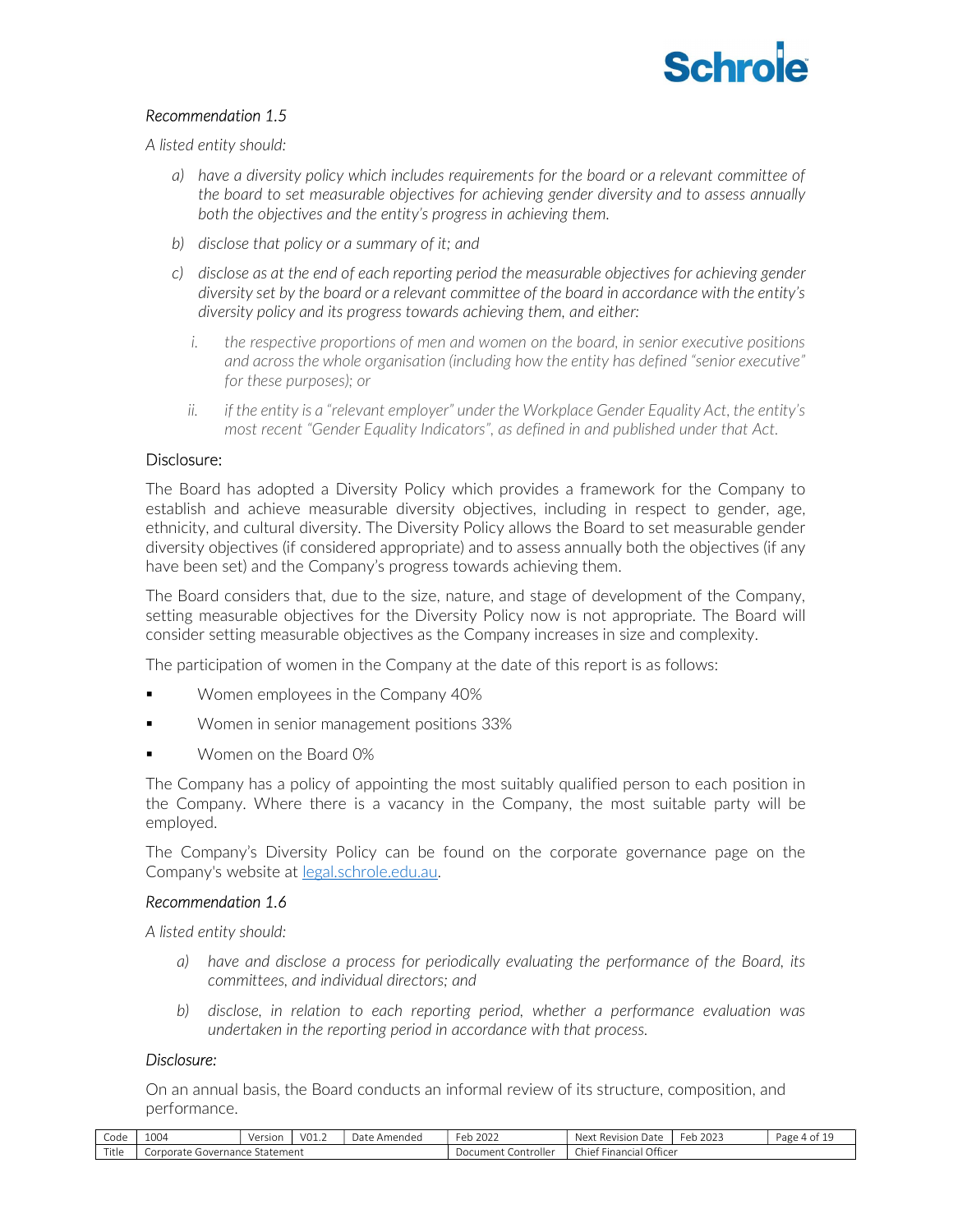# **Schrole**

The annual review includes consideration of the following measures:

- comparing the performance of the Board against the requirements of its Charter.
- assessing the performance of the Board over the previous 12 months having regard to the corporate strategies, operating plans, and the annual budget.
- reviewing the Board's interaction with management.
- reviewing the nature and timing of information provided to the Board by management.
- reviewing management's performance in assisting the Board to meet its objectives; and
- identifying any necessary or desirable improvements to the Board Charter.

The method and scope of the performance evaluation will be set by the Board and may include a Board self-assessment checklist to be completed by each Director. The Board may also use an independent adviser to assist in the review.

The Chairman has primary responsibility for conducting performance appraisals of Non-Executive Directors, in conjunction with them, having regard to:

- contribution to Board discussion and function.
- degree of independence including relevance of any conflicts of interest.
- availability for and attendance at Board meetings and other relevant events.
- contribution to Company strategy.
- membership of and contribution to any Board committees; and
- suitability to Board structure and composition.

The Non-Executive Directors are responsible for conducting an annual performance appraisal of the Chairman. These reviews will be carried out in accordance with the Company's Performance Evaluation Policy which can be found on the corporate governance page on the Company's website at legal.schrole.edu.au.

During the reporting period the Board undertook an informal performance evaluation of the Board, its committees, and individual directors.

# Recommendation 1.7

A listed entity should:

- a) have and disclose a process for periodically evaluating the performance of its senior executives; and
- b) disclose, in relation to each reporting period, whether a performance evaluation was undertaken in the reporting period in accordance with that process.

# Disclosure:

The Board conducts an annual performance assessment of the Managing Director against agreed key performance indicators.

The Managing Director conducts an annual performance assessment of senior executives against agreed key performance indicators.

During the year, formal appraisals of all senior executives have been conducted.

| -<br>Code | 1004                                   | Version | V01.2 | Dat<br>· Amended | 2022<br>$F^{\alpha}$<br>ັບ | $\sim$<br>Next<br>vision Date<br>Rev | 2022<br>Fer<br>2023<br>.cu | Page<br>- OT |
|-----------|----------------------------------------|---------|-------|------------------|----------------------------|--------------------------------------|----------------------------|--------------|
| Title     | · Statement<br>sovernance<br>Corporate |         |       |                  | <br>Controller<br>Document | Office<br>-<br>Chief<br>Financial    |                            |              |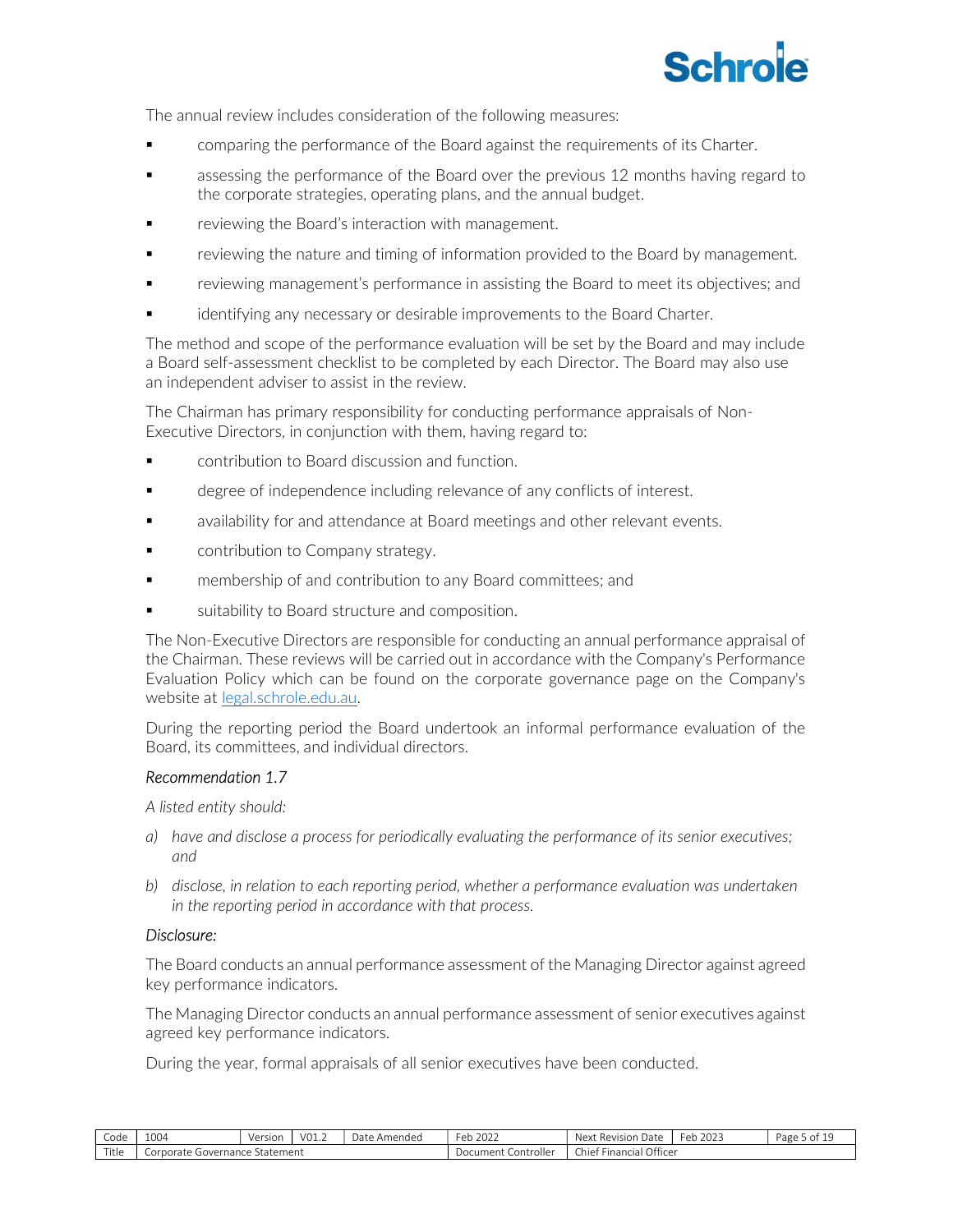# **Schrole**

# Principle 2: Structure the board to add value

# Recommendation 2.1

The board of a listed entity should:

- a) have a nomination committee which:
	- 1) has at least three members, a majority of whom are independent directors: and
	- 2) is chaired by an independent director, and disclose:
		- i. the charter of the committee.
		- ii. the members of the committee; and
		- iii. as at the end of each reporting period, the number of times the committee met throughout the period and the individual attendances of the members at those meetings; or
- b) if it does not have a nomination committee, disclose that fact and the processes it employs to address board succession issues and to ensure that the board has the appropriate balance of skills, knowledge, experience, independence, and diversity to enable it to discharge its duties and responsibilities effectively.

# Disclosure:

During the year, the Company adopted a Remuneration and Nomination Committee Charter with a Committee consisting of 3 members being Mr Hardcastle, Mr Perkins, and Mr Carmichael all of whom were deemed to be independent. Mr Hardcastle was the Chairman of the Committee. Since May 2021, the Board as a whole have carried out the role of the Committee. The Committee has a charter setting out the criteria and responsibilities for the selection of new Directors.

The number of times the committee met is outlined in the Annual Report.

Copies of the Remuneration and Nomination Committee Charter and Annual Report can be found on the corporate governance page on the Company's website at legal.schrole.edu.au.

# Recommendation 2.2

A listed entity should have and disclose a board skills matrix setting out the mix of skills and diversity that the board currently has or is looking to achieve in its membership.

# Disclosure:

The Board considers that a diverse range of skills, backgrounds, knowledge, and experience is required to effectively govern the Group. The Board believes that orderly succession and renewal contributes to strong corporate governance and is achieved by careful planning and continual review.

The Board is responsible for the nomination and selection of directors. The Board reviews the size and composition of the Board regularly and at least once a year as part of the Board evaluation process.

Given the current size and stage of development of the Company, the Board has not yet established a formal Board Skills Matrix.

The Board Charter requires the disclosure of each Board member's qualifications and expertise. Full details as to each Director's relevant skills and experience are available in the Director's Report.

| Code  | 1004                                       | Version | $'$ VO1.2 | Date<br>`Amendeo | $\sim$ $\sim$<br>Feb<br>2022 | Next<br>Date<br>Revision                | 2023<br>Feb | Page 6<br>OT. |
|-------|--------------------------------------------|---------|-----------|------------------|------------------------------|-----------------------------------------|-------------|---------------|
| Title | Statement<br>orporate<br>Governance<br>ا ب |         |           |                  | Controller<br>Jocument       | Officer<br>. hie†<br>Financie'<br>ual r |             |               |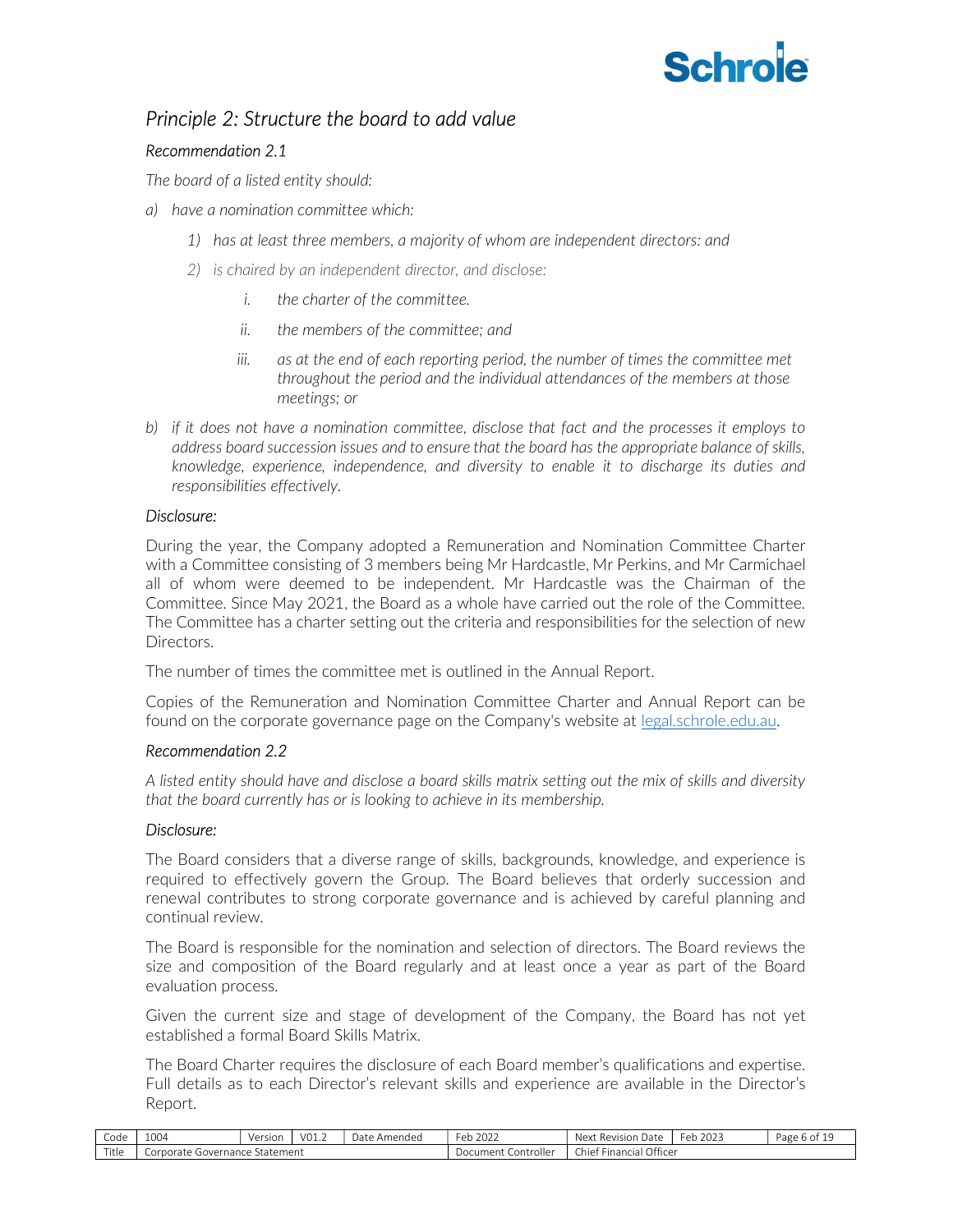

A copy of the Board Charter can be found on the corporate governance page on the Company's website at legal.schrole.edu.au.

The Director's Report is contained within the Annual Report which can be found on the Company's website at schrole.edu.au.

# Recommendation 2.3

A listed entity should disclose:

- a) the names of the directors considered by the board to be independent directors.
- b) if a director has an interest, position, association, or relationship of the type described in Box 2.3 below, but the board is of the opinion that it does not compromise the independence of the director, the nature of the interest, position, association or relationship in question and an explanation of why the board is of that opinion should be disclosed; and
- c) the length of service of each director.

#### Disclosure:

At the date of this report the Board was comprised of the following members:

| <b>Name</b>        | <b>Status</b>             | Appointed        | Independent |
|--------------------|---------------------------|------------------|-------------|
| Stuart Carmichael  | Non-Executive<br>Chairman | 5 October 2017   | Yes         |
| Robert Graham      | Managing Director         | 5 October 2017   | No.         |
| James King         | Non-Executive Director    | 29 November 2019 | Yes         |
| <b>Guy Perkins</b> | Non-Executive Director    | 27 October 2020  | Yes         |
| Colm O'Brien       | Non-Executive Director    | 20 October 2021  | Yes         |

The Company has adopted a definition of 'independence' for Directors that is consistent with the Recommendations, a copy of which is annexed to the Company's Board Charter at Annexure A.

A copy of the Board Charter can be found on the corporate governance page on the Company's website at legal.schrole.edu.au.

The Board comprises a majority of non-executive directors, all of whom are considered independent.

Robert Graham is the Managing Director.

# Recommendation 2.5

The chair of the board of a listed entity should be an independent director and should not be the same person as the CEO of the entity.

#### Disclosure:

The Chair of the Company is Mr Stuart Carmichael, and the Managing Director is Mr Robert Graham. Mr Carmichael is deemed as independent.

| Code  | 1004                    | Version     | VO1.2 | Dat<br>Amendec | Feb<br>$\sim$ $\sim$ $\sim$<br>ZOZZ | -<br>: Revision Date<br>Next               | 2023<br>ᄾ<br>$\cdots$ | Jage |
|-------|-------------------------|-------------|-------|----------------|-------------------------------------|--------------------------------------------|-----------------------|------|
| Title | Governance<br>Corporate | : Statement |       |                | it Controller<br>Documen*           | Office<br>$-$<br>Chief<br><b>Financial</b> |                       |      |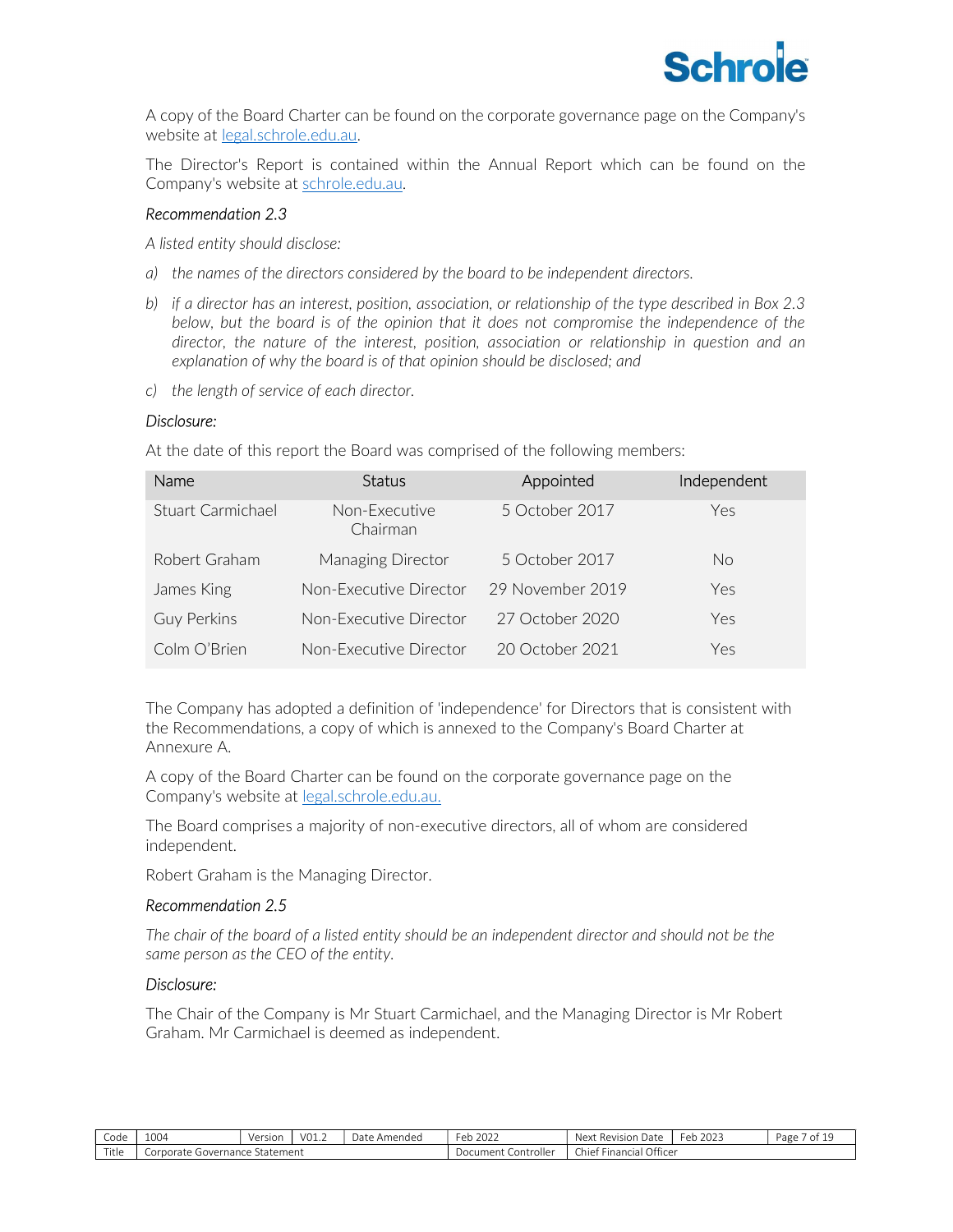

# Recommendation 2.6

A listed entity should have a program for inducting new directors and provide appropriate professional development opportunities for directors to develop and maintain the skills and knowledge needed to perform their role as directors effectively.

# Disclosure:

New Directors are issued with a formal Letter of Appointment that sets out the key terms and conditions of their appointment, including Director's duties, rights and responsibilities, the time commitment envisaged, and the Board's expectations regarding involvement with any Committee work.

An induction program is in place and new Directors are encouraged to engage in professional development activities to develop and maintain the skills and knowledge needed to perform their role as Directors effectively.

# Principle 3: Act ethically and responsibly

# Recommendation 3.1

A listed entity should articulate and disclose its values.

#### Disclosure:

The Company expects Directors, Officers and Employees to practice honesty and integrity, observe high standards of business and personal ethics and comply with all applicable laws and regulations in fulfilling their duties and responsibilities.

The Board has approved a Statement of Values and charges the Directors with the responsibility of inculcating those values across the Company.

Further details of the Company's values are set out in the Statement of Values which can be found on the corporate governance page on the Company's website at legal.schrole.edu.au.

# Recommendation 3.2

A listed entity should:

- a) have a code of conduct for its directors, senior executives, and employees; and
- b) disclose that code or a summary of it.

# Disclosure:

The Company has a Code of Conduct, which provides a framework for decisions and actions in relation to ethical conduct in employment. It underpins the Company's commitment to integrity and fair dealing in its business affairs and to a duty of care to all employees, clients, and stakeholders.

All employees and Directors are expected to:

- **•** behave honestly and with integrity and report other employees who are behaving dishonestly.
- carry out their work with integrity and to a high standard and commit to the Company's policy of producing quality goods and services.
- operate within the law at all times.
- act in the best interests of the Company.
- **follow the policies of the Company; and**

| Code  | 1004                                   | Version | VO1.2 | Date<br>Amended | $\sim$<br>2022<br>Feb     | $\sim$<br>Next<br>Date<br>" Revision                                    | 2022<br>⊬≏⊢<br>2023<br>U.L. | Page<br>. 8 of " |
|-------|----------------------------------------|---------|-------|-----------------|---------------------------|-------------------------------------------------------------------------|-----------------------------|------------------|
| Title | Statement<br>Governance<br>`orporate . |         |       |                 | Controller<br>`` ocument- | Officer<br>$\epsilon =$<br>Chief<br><sup>**</sup> Financia <sub>l</sub> |                             |                  |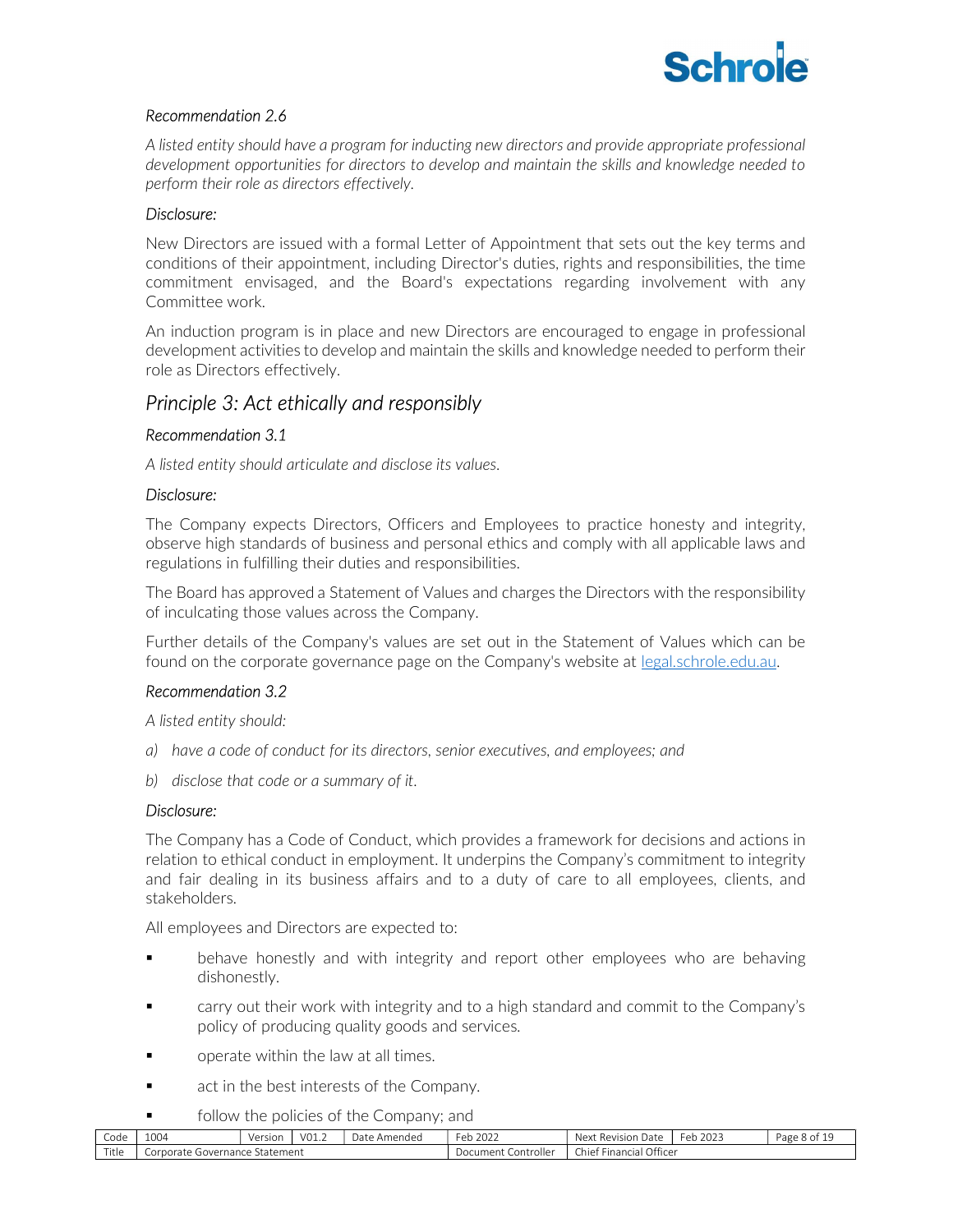

**•** act in an appropriate business-like manner when representing the Company in public forums.

An employee that breaches the Code of Conduct may face disciplinary action including, in the case of serious breaches, dismissal. If an employee suspects that a breach of the Code of Conduct has occurred or will occur, he or she must report that breach to the Company Secretary, or in their absence, the Chairman. No employee will be disadvantaged or prejudiced if he or she reports in good faith a suspected breach. All reports will be acted upon and kept confidential.

The Company's Code of Conduct can be found on the corporate governance page on the Company's website at legal.schrole.edu.au.

#### Recommendation 3.3

A listed entity should:

- a) have and disclose a whistle-blower policy; and
- b) ensure that the Board or a committee of the Board is informed of any material incidents reported under that policy.

#### Disclosure:

The Company has adopted a Whistle-blower Policy which aims to encourage reporting of violations (or suspected violations) of the Company's Code of Conduct, or material legal or regulatory obligations, and to provide effective protection from victimisation, retaliation, or dismissal to those reporting by implementing systems for confidentiality, anonymity, and report handling.

Everyone working for the Company receives training on the Whistle-blower Policy and are expected to understand and comply with it. Complaints made under the Whistle-blower Policy which are regarded as serious and warrant investigation by the Responsible Officer are investigated as set out in the Policy. The Board is informed of material breaches or incidents reported under the Whistle-blower Policy and the Board periodically reviews and makes changes to the Policy.

A copy of the Whistle-blower Policy can be found on the corporate governance page on the Company's website at legal.schrole.edu.au/.

#### Recommendation 3.4

A listed entity should:

- a) have and disclose an anti-bribery and corruption policy; and
- b) ensure that the board or a committee of the board is informed of any material breaches of that policy.

#### Disclosure:

The Company has an Anti-Bribery & Anti-Corruption Policy that applies to its employees, Directors, contractors, consultants, third parties and other persons associated with the Company's business operations.

All Company policies are aimed at conducting business that is fair, honest, and transparent, with integrity and in compliance with the law in all jurisdictions in which it operates. Acknowledging the potential for reputational damage if the Company is, or is alleged to be, involved in bribery or corruption, the Policy:

addresses what may be deemed as forms of bribery and corruption.

| Code  | 1004                                   | Versior | V01.2 | Jate<br>Amended | eb 2022<br>-ob-        | Next<br>: Revisior<br>Date        | 2023<br>$\sim$<br>Feb | Page<br>9 of |
|-------|----------------------------------------|---------|-------|-----------------|------------------------|-----------------------------------|-----------------------|--------------|
| Title | : Statement<br>Corporate<br>Governance |         |       |                 | Controller<br>Document | Financial Officer<br><b>Chief</b> |                       |              |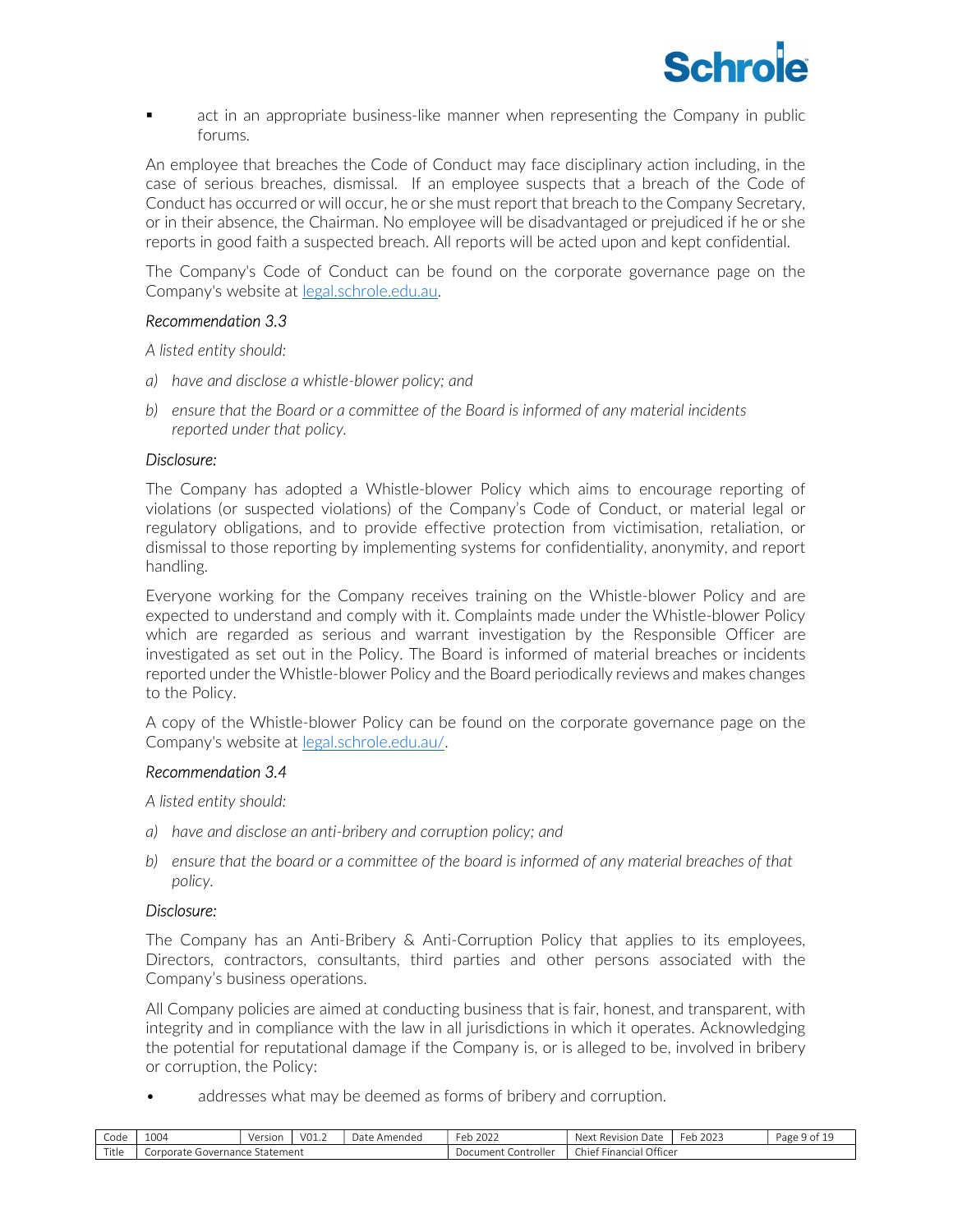

- encourages a robust culture of integrity, transparency, and compliance, which is critical to long term success and value preservation in the business.
- aims to safeguard and make transparent relationships with external parties in the context of receiving and giving hospitality, gifts, and other financial benefits for legitimate purposes consistent with normal business practice; and
- prohibits bribes and improper payments, and places appropriate controls on gifts and donations.

Employees are trained in the policy and are responsible for reporting actual or suspected breaches of the Policy. All safeguards in terms of confidentiality, anonymity, ongoing support, and protection in that Policy will apply in these circumstances. Any material breaches of the Anti-Bribery & Anti-Corruption Policy are reported to the Board. The Board periodically reviews and makes changes to the Policy.

A copy of the Anti-Bribery and Corruption Policy can be found on the corporate governance page on the Company's website at legal.schrole.edu.au.

# Principle 4: Safeguard integrity in corporate reporting

# Recommendation 4.1

The Board of a listed entity should:

a) have an audit committee which:

(1) has at least three members, all of whom are non-executive directors and a majority of whom are independent directors: and

(2) is chaired by an independent director, who is not the chair of the Board, and disclose:

- i. the charter of the committee.
- ii. the relevant qualifications and experience of the members of the committee; and
- iii. in relation to each reporting period, the number of times the committee met throughout the period and the individual attendances of the members at those meetings; or
- b) if it does not have an audit committee, disclose that fact and the processes it employs that independently verify and safeguard the integrity of its corporate reporting, including the processes for the appointment and removal of the external auditor and the rotation of the audit engagement partner.

# Disclosure:

The Board has established an Audit and Risk Committee that is structured in accordance with Recommendation 4.1 where possible.

During the year, Mr Perkins, Mr Hardcastle and Mr King were members of the Audit and Risk Committee with Mr King as Chairman of the Committee. From May 2021, the Board performed the function of the Audit and Risk Committee. The majority of the Board members are considered independent.

The Company has adopted an Audit and Risk Committee Charter which sets out the responsibilities and role of the Committee and how it reports to the Board.

Details of each of the Director's qualifications are set out in the Directors' Report. Mr King and Mr Carmichael have formal qualifications in accounting, while the other members either have formal qualifications or have industry knowledge and experience and consider themselves to

| Code  | 1004                                | Version | VO1.2 | Dat<br>: Amended | 202<br><sup>⊏</sup> eb<br>ZUZZ | Revision<br>Date<br>Next            | $\sim$<br>$202-$<br>-er<br>ZUZ.<br>$\sim$ 1. $\sigma$ | Page |
|-------|-------------------------------------|---------|-------|------------------|--------------------------------|-------------------------------------|-------------------------------------------------------|------|
| Title | Statement<br>orporate<br>Governance |         |       |                  | Controller<br>.)ocument        | Office<br>. .<br>:hief<br>Financial |                                                       |      |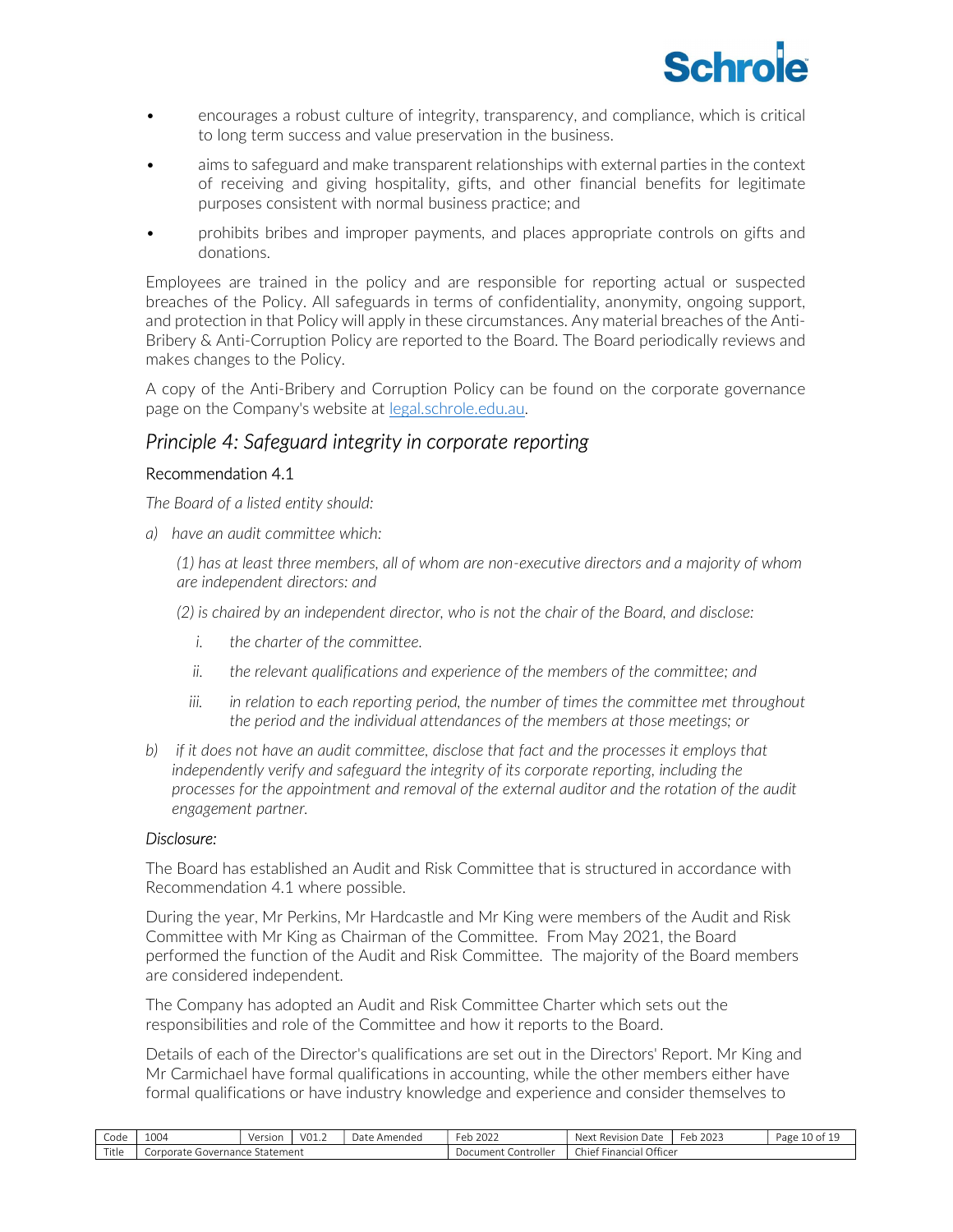

be financially literate. Further, the Company's Audit and Risk Committee Charter provides that the Board meet with the external auditor without management present, as required.

The Company has established procedures for the selection, appointment, and rotation of its external auditor. The Board is responsible for the initial appointment of the external auditor and the appointment of a new external auditor when any vacancy arises, as recommended by the Audit and Risk Committee (or its equivalent). Candidates for the position of external auditor must demonstrate complete independence from the Group through the engagement period.

The external auditors attend the Company's AGM and are available to answer questions from security holders relevant to the audit.

Prior approval of the Board must be gained for non-audit work to be performed by the external auditor. There are qualitative limits on this non-audit work to ensure that the independence of the auditor is maintained.

There is also a requirement that the lead engagement partner responsible for the audit not perform in that role for more than five years.

The number of times the Audit and Risk Committee met during the year is outlined in the Annual Report.

A copy of the Audit and Risk Committee Charter can be found on the corporate governance page on the Company's website at legal.schrole.edu.au.

#### Recommendation 4.2

The Board of a listed entity should, before it approves the entity's financial statements for a financial period, receive from its CEO and CFO a declaration that, in their opinion, the financial records of the entity have been properly maintained and that the financial statements comply with the appropriate accounting standards and give a true and fair view of the financial position and performance of the entity and that the opinion has been formed on the basis of a sound system of risk management and internal control which is operating effectively.

#### Disclosure:

The Board, before it approves the entity's financial statements for a financial period, receives from its Managing Director and CFO a declaration provided in accordance with Section 295A of the Corporations Act that, in their opinion, the financial records of the entity have been properly maintained and that the financial statements comply with the appropriate accounting standards and give a true and fair view of the financial position and performance of the entity and that the opinion has been formed on the basis of a sound system of risk management and internal control which is operating effectively.

#### Recommendation 4.3

A listed entity should disclose its process to verify the integrity of any periodic corporate report it releases to the market that is not audited or reviewed by an external auditor.

# Disclosure:

The Audit and Risk Committee reviews and makes recommendations to the Board for the approval of all financial reports.

Where a report does not require an audit or review by an external auditor, the report is prepared by the CFO and then reviewed by the Managing Director. Once the Managing Director has reviewed and is happy with the report content, it is circulated internally to any appropriate

| Code  | 1004                                  | Version | V01.2 | $D2 + C$<br>Amended<br>Dal | 2022<br>طہ -<br>cv       | Date<br>* Revision<br>Next                  | $\sim$<br>2023<br>Fer<br>$\sim$ | Page<br>O1 |
|-------|---------------------------------------|---------|-------|----------------------------|--------------------------|---------------------------------------------|---------------------------------|------------|
| Title | Statement<br>Corporate<br>sjovernance |         |       |                            | . Controller<br>Document | Officer<br>.<br>Chief 1<br><b>Financial</b> |                                 |            |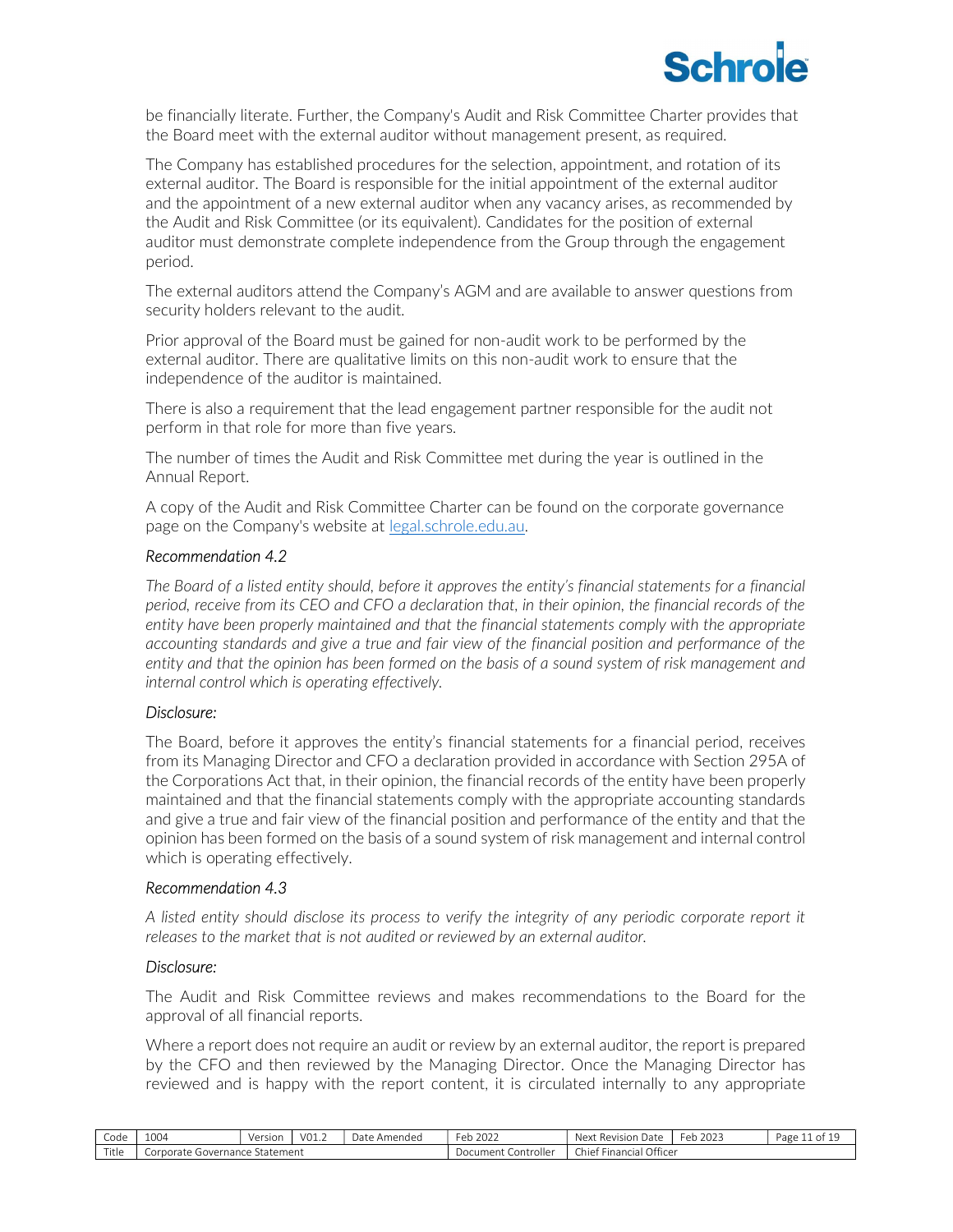

member before being circulated to the full board for comment and approval prior to lodging with the ASX.

# Principle 5: Make timely and balanced disclosure

# Recommendation 5.1

A listed entity should have and disclose a written policy for complying with its continuous disclosure obligations under Listing Rule 3.1.

# Disclosure:

The Company has a Continuous Disclosure Policy which outlines the disclosure obligations of the Company as required under the ASX Listing Rules and Corporations Act. The policy is designed to ensure that procedures are in place so that the market is properly informed of matters which may have a material impact on the price at which Company securities are traded.

The Board considers whether there are any matters requiring disclosure in respect of each item of business that it considers in its meetings. Individual Directors are required to make such a consideration when they become aware of any information in the course of their duties as a Director of the Company.

The Company is committed to ensuring all investors have equal and timely access to material information concerning the Company.

The Board has designated the Company Secretary as the person responsible for communicating with the ASX. All key announcements at the discretion of the Managing Director are to be circulated to and reviewed by all members of the Board.

The Chairman, the Board, Managing Director, and the Company Secretary are responsible for ensuring that:

- a) company announcements are made in a timely manner, that announcements are factual and do not omit any material information required to be disclosed under the ASX Listing Rules and Corporations Act; and
- b) company announcements are expressed in a clear and objective manner that allows investors to assess the impact of the information when making investment decisions.

A copy of the Continuous Disclosure Policy can be found on the corporate governance page on the Company's website at legal.schrole.edu.au.

# Recommendation 5.2

A listed entity should ensure that its board receives copies of all material market announcements promptly after they have been made.

# Disclosure:

Any announcement is first prepared by the appropriate department of the Company and forwarded to the Managing Director for review. If needed, the Company Secretary will also review the announcement before it is then sent to the full board for comment and approval prior to lodging with the ASX.

# Recommendation 5.3

A listed entity that gives a new and substantive investor or analyst a presentation should release a copy of the presentation materials on the ASX Market Announcements Platform ahead of the presentation.

| Code  | 1004                                   | Version | VO1.2 | Date<br>Amended | 202<br>$-$<br>Feb<br>2022 | Next .<br>Date<br>Revision               | Feb<br>$\bigcap_{n\in\mathbb{N}}\bigcap_{n\in\mathbb{N}}\bigcap_{n\in\mathbb{N}}\bigcap_{n\in\mathbb{N}}\bigcap_{n\in\mathbb{N}}\bigcap_{n\in\mathbb{N}}\bigcap_{n\in\mathbb{N}}\bigcap_{n\in\mathbb{N}}\bigcap_{n\in\mathbb{N}}\bigcap_{n\in\mathbb{N}}\bigcap_{n\in\mathbb{N}}\bigcap_{n\in\mathbb{N}}\bigcap_{n\in\mathbb{N}}\bigcap_{n\in\mathbb{N}}\bigcap_{n\in\mathbb{N}}\bigcap_{n\in\mathbb{N}}\bigcap_{n\in\mathbb{N$<br>2023 | Page<br>0t |
|-------|----------------------------------------|---------|-------|-----------------|---------------------------|------------------------------------------|-----------------------------------------------------------------------------------------------------------------------------------------------------------------------------------------------------------------------------------------------------------------------------------------------------------------------------------------------------------------------------------------------------------------------------------------|------------|
| Title | Statement<br>corporate :<br>Governance |         |       |                 | . Controller<br>Document  | Officer<br>$-1$<br>Chief i<br>`Financiai |                                                                                                                                                                                                                                                                                                                                                                                                                                         |            |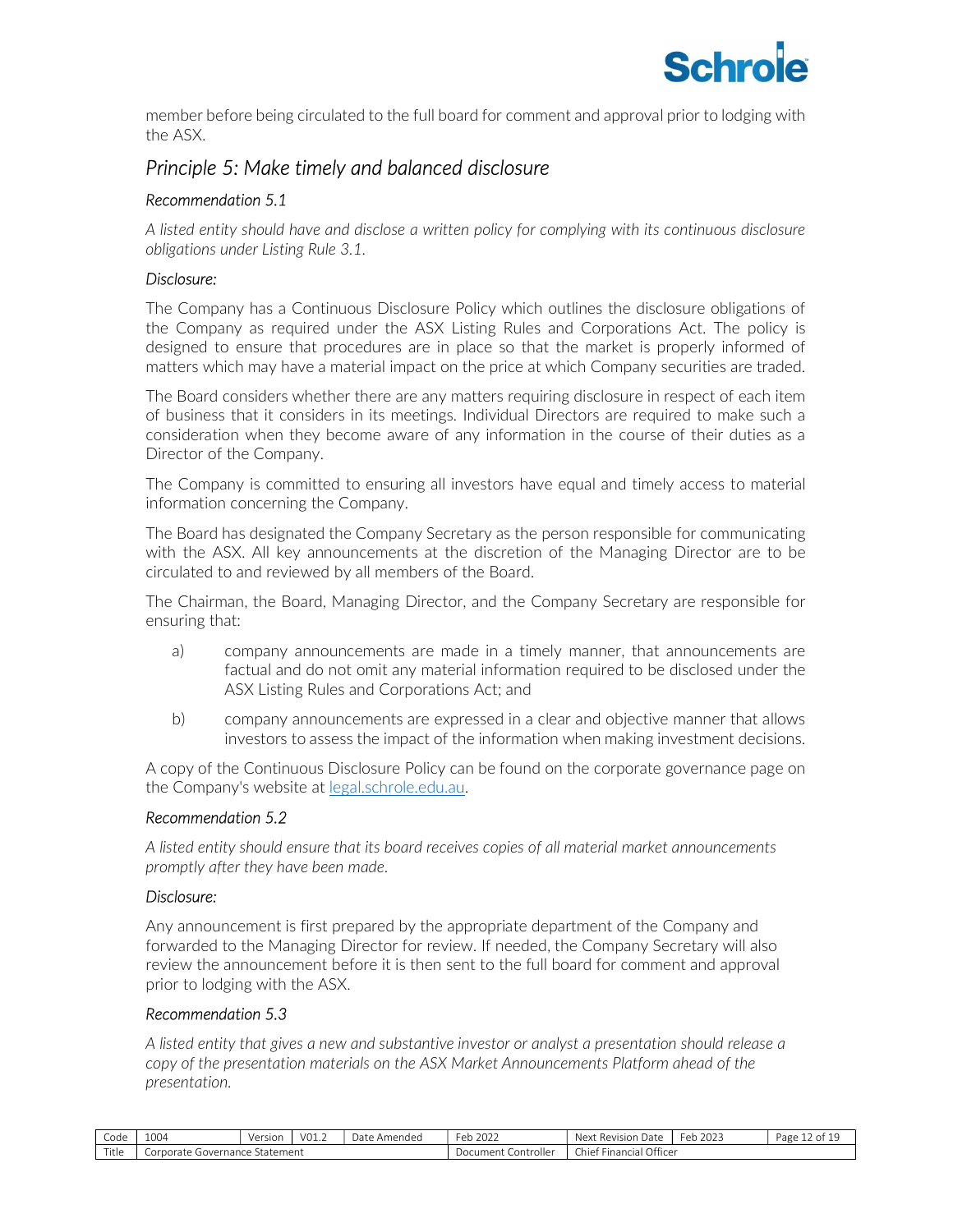

# Disclosure:

The Company lodges all presentations with the ASX prior to any meeting with analysts. From time to time the Company will provide a Company Update which is lodged on the ASX platform ahead of the commencement of trading hours where possible.

# Principle 6: Respect the rights of security holders

# Recommendation 6.1

A listed entity should provide information about itself and its governance to investors via its website.

# Disclosure:

The Company keeps investors informed through its website, schrole.edu.au, which contains information on the Company, the Board and the corporate governance policies and procedures of the Company. Through its website, investors can access copies of the Company's annual, halfyearly and quarterly reports.

The Company has adopted a Shareholder Communications Policy for promoting effective communication with shareholders.

The Shareholder Communications Policy encourages shareholder participation and engagement with the Company. This policy also facilitates communication directly between shareholders and the Company, with any shareholder queries coordinated through the Company Secretary.

A copy of the Shareholder Communications Policy can be found on the corporate governance page on the Company's website at legal.schrole.edu.au.

# Recommendation 6.2

A listed entity should design and implement an investor relations program to facilitate effective twoway communication with investors.

# Disclosure:

The Company recognises the value of providing current and relevant information to its shareholders. The Board aims to ensure that the shareholders are informed of all major developments affecting the Company's state of affairs.

The Company respects the rights of its shareholders. To facilitate the effective exercise of those rights, the Company is committed to:

- communicating effectively with shareholders through releases to the market via the ASX, the Company's website, information posted or emailed to shareholders and the general meetings of the Company.
- giving shareholders ready access to clear and understandable information about the Company; and
- making it easy for shareholders to participate in general meetings of the Company.

The Company also makes available a telephone number and email address for shareholders to make enquiries of the Company. These contact details are available on the corporate governance page on the Company's website at legal.schrole.edu.au.

# Recommendation 6.3

A listed entity should disclose how it facilitates and encourages participation at meetings of security holders.

| Code  | 1004      | Version<br>VEISIUII    | $\cdot$ VO1.4 | Date<br><u>e Amendec</u> | Feb<br>2022 | Next<br>Date<br>Revision                        | 2023<br>⊢er | Page<br>0t |
|-------|-----------|------------------------|---------------|--------------------------|-------------|-------------------------------------------------|-------------|------------|
| Title | .orporate | Statement<br>overnance |               |                          |             | Office <sup>®</sup><br>$-$<br>Chie<br>Financial |             |            |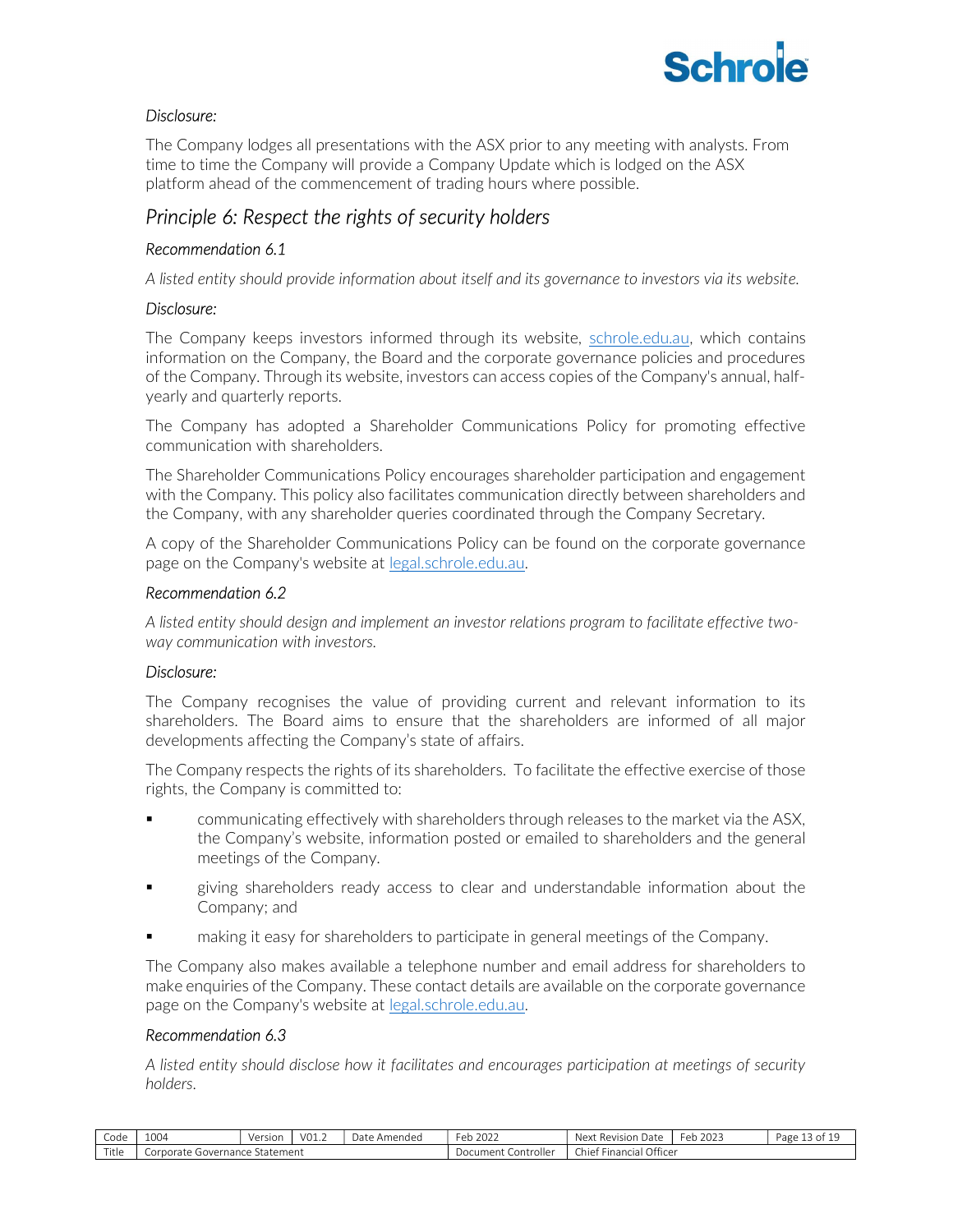

# Disclosure:

The Shareholder Communications Policy encourages all shareholders to attend meetings of members and allows time for shareholder questions at these meetings. The time and place of each general meeting is decided with Shareholder preferences in mind, to encourage maximum attendance by Shareholders.

A copy of the Shareholder Communications Policy can be found on the corporate governance page on the Company's website at legal.schrole.edu.au.

# Recommendation 6.4

A listed entity should ensure that all substantive resolutions at a meeting of security holders are decided by a poll rather than by a show of hands.

# Disclosure:

Decisions on all substantive resolutions at general meetings of the Company are decided by a poll to ensure the true will of Shareholders is ascertained (rather than by a show of hands, which is inconsistent with the "one security one vote" principle in the ASX Listing Rules).

# Recommendation 6.5

A listed entity should give security holders the option to receive communications from, and send communications to, the entity and its security registry electronically.

# Disclosure:

Shareholders may elect to, and are encouraged to, receive communications from the Company and the Company's securities registry electronically. These contact details are available on the corporate governance page on the Company's website at legal.schrole.edu.au.

The Company maintains information in relation to its Constitution, governance documents, Directors and senior executives, Board and committee charters, annual reports and ASX announcements on the Company's website.

# Principle 7: Recognise and manage risk

# Recommendation 7.1

The Board of a listed entity should:

- a) have a committee or committees to oversee risk, each of which:
	- (1) has at least three members, a majority of whom are independent directors: and
	- (2) is chaired by an independent director,

and disclose:

- i. the charter of the committee.
- ii. the members of the committee; and
- iii. as at the end of each reporting period, the number of times the committee met throughout the period and the individual attendances of the members at those meetings; or
- b) if it does not have a risk committee or committees that satisfy a) above, disclose that fact and the processes it employs for overseeing the entity's risk management framework.

| Code  | 1004                                 | Version | V01.2 | $D2 + \alpha$<br>Amended<br>Dal | 2022<br>∃∩h<br>cυ      | ` Revision<br>Date<br>Next                          | $\sim$<br>202<br>Fer<br>ZUZ3<br>$-11$ | Page<br>ומ 14 |
|-------|--------------------------------------|---------|-------|---------------------------------|------------------------|-----------------------------------------------------|---------------------------------------|---------------|
| Title | Statement<br>Governance<br>Corporate |         |       |                                 | Controller<br>Document | Officer<br>$\sim$ $-$<br>Chief.<br><b>Financial</b> |                                       |               |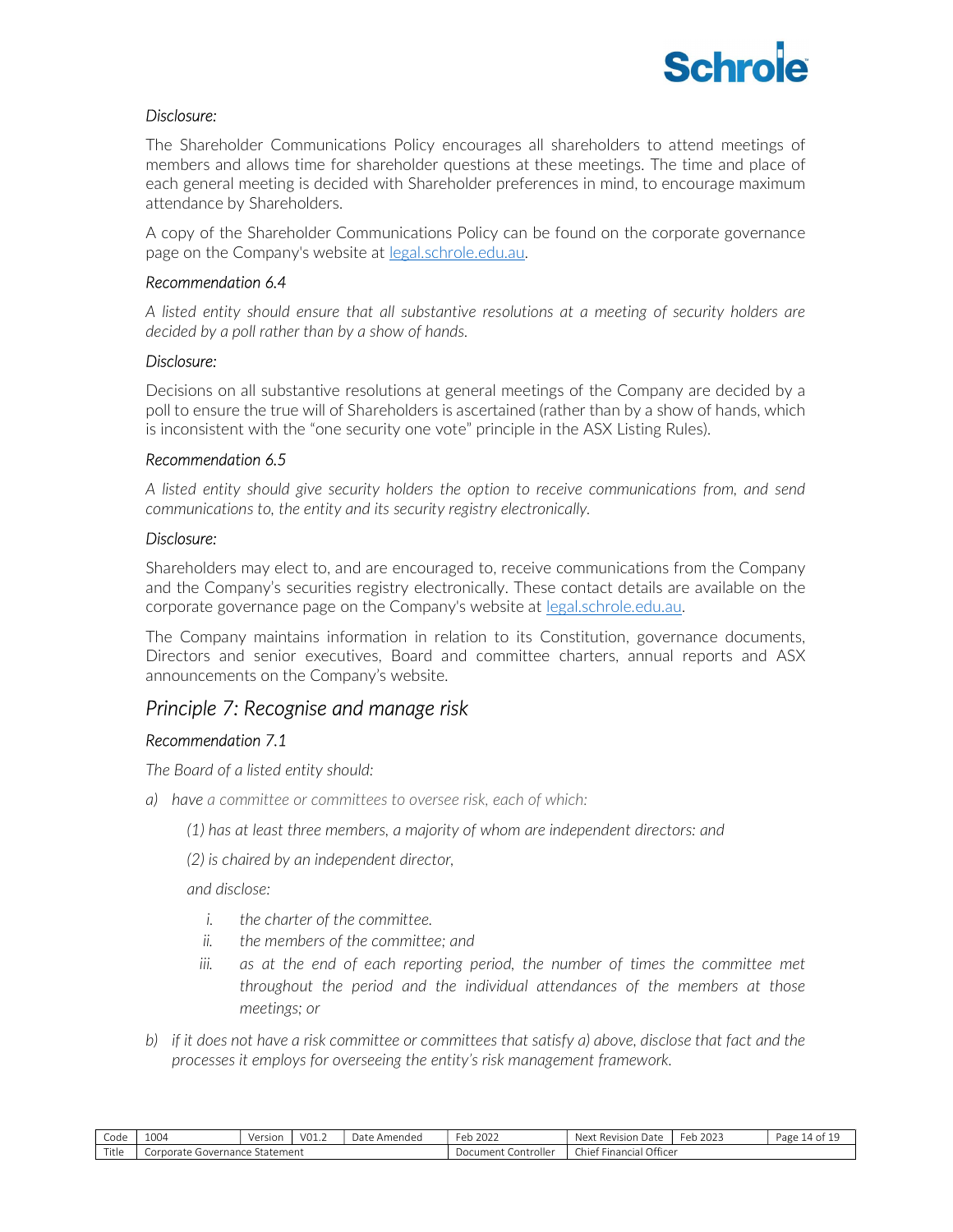

# Disclosure:

The Board is committed to the identification, assessment, and management of risk throughout Schrole Group's business activities.

To this extent, the Company has adopted a Risk Management Policy and has established an Audit and Risk Committee.

During the year, Mr Perkins, Mr Hardcastle and Mr King were members of the Audit and Risk Committee with Mr King as Chairman of the Committee. Since May 2021, the full Board has acted as the Committee. A majority of the Board members are considered independent.

Copies of the Risk Management Policy and Audit and Risk Committee Charter can be found on the corporate governance page on the Company's website at legal.schrole.edu.au.

Details of the meeting of the Committee are set out in the Annual Report.

A copy of the Company's Annual Report can be found on the Company's website at schrole.edu.au.

# Recommendation 7.2

The Board or a committee of the Board should:

- a) Review the entity's risk management framework at least annually to satisfy itself that it continues to be sound, and that the entity is operating with due regard to the risk appetite set by the Board; and
- b) disclose, in relation to each reporting period, whether such a review has taken place.

#### Disclosure:

Schrole Group's Risk Management Policy recognises that risk management is an essential element of good corporate governance and fundamental in achieving the Company's strategic and operational objectives. Risk management improves decision making, defines opportunities and mitigates material events that may impact security holder value.

Schrole Group believes that explicit and effective risk management is a source of insight and competitive advantage. To this end, Schrole Group is committed to the ongoing development of a strategic and consistent enterprise-wide risk management program, underpinned by a risk conscious culture.

Schrole Group accepts that risk is a part of doing business. Therefore, the Company's Risk Management Policy is not designed to promote risk avoidance. Rather Schrole Group's approach is to create a risk conscious culture that encourages the systematic identification, management and control of risks whilst ensuring the Company does not enter into unnecessary risks or enter risks unknowingly.

Schrole Group assesses its risks on a residual basis; that is, it evaluates the level of risk remaining and considers all the mitigation practices and controls. Depending on the materiality of the risks, Schrole Group applies varying levels of management plans.

The Board has required management to design and implement a risk management and internal compliance and control system to manage Schrole Group's material business risks. It receives regular reports on specific business areas where there may exist significant business risk or exposure. The Company faces risks inherent to its business, including economic risks, which may materially impact the Company's ability to create or preserve value for security holders over the short, medium, or long term. The Company has in place policies and procedures, including a risk management framework which is developed and updated to help manage these risks. The Board

| Code  | 1004                                 | Version | V01.2 | $D2 + \alpha$<br>Amended<br>Dal | 2022<br>∃∩h<br>cυ      | ` Revision<br>Date<br>Next                          | $\sim$<br>202<br>Fer<br>ZUZ3<br>$-111$ | $\sim$ $\sim$<br>Page<br>- 01 |
|-------|--------------------------------------|---------|-------|---------------------------------|------------------------|-----------------------------------------------------|----------------------------------------|-------------------------------|
| Title | Statement<br>Governance<br>Corporate |         |       |                                 | Controller<br>Document | Officer<br>$\sim$ $-$<br>Chief.<br><b>Financial</b> |                                        |                               |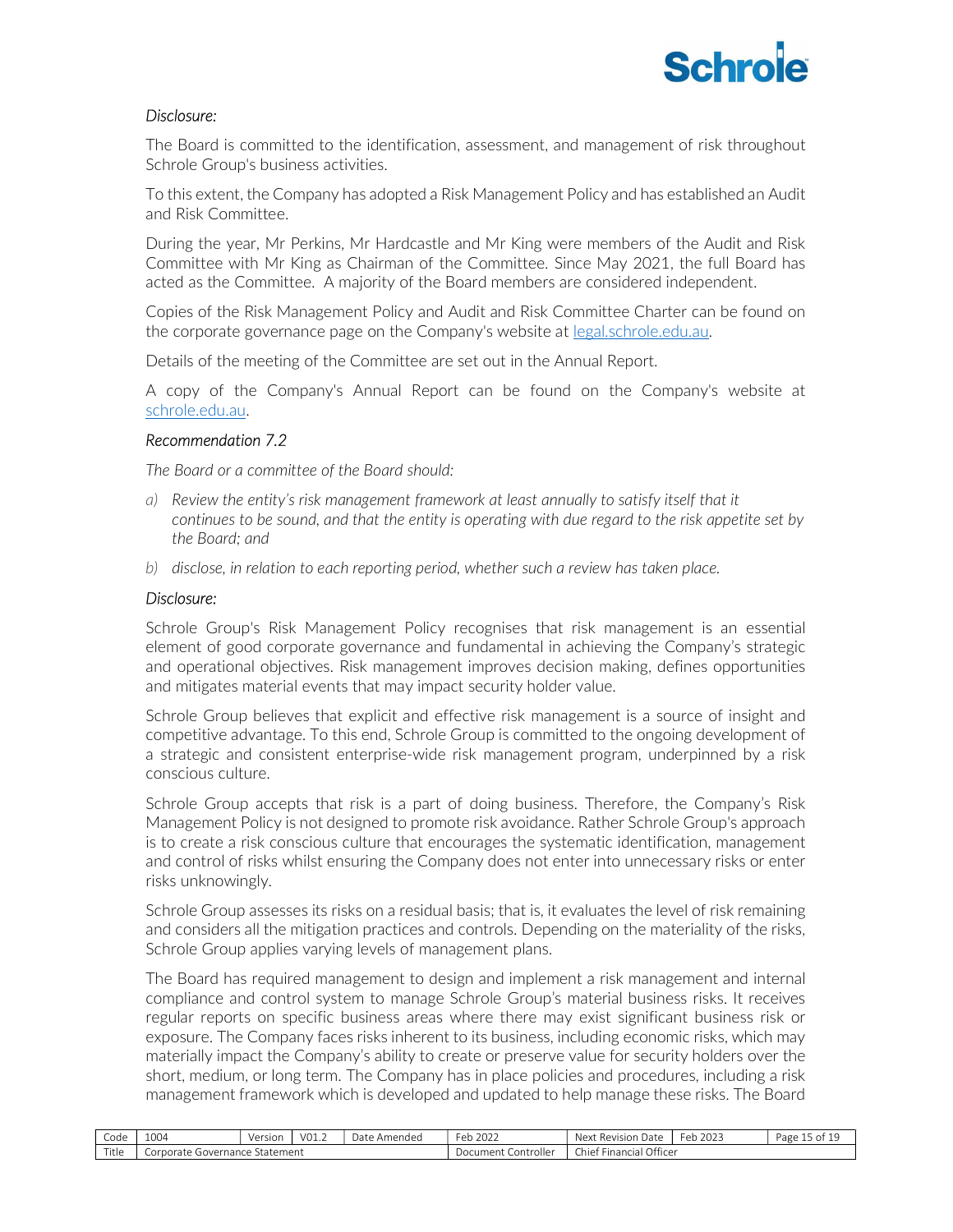

does not consider that the Company currently has any significant material exposure to environmental or social sustainability risks.

The Company's process of risk management and internal compliance and control includes:

- identifying and measuring risks that might impact upon the achievement of the Company's goals and objectives and monitoring the environment for emerging factors and trends that affect those risks.
- formulating risk management strategies to manage identified risks, and designing and implementing appropriate risk management policies and internal controls; and
- monitoring the performance of, and improving the effectiveness of, risk management systems and internal compliance and controls, including regular assessment of the effectiveness of risk management and internal compliance and control.

The Board reviews the Company's risk management framework at least annually to ensure that it continues to effectively manage risk.

Management reports to the Board as to the effectiveness of Schrole Group's management of its material business risks on an informal basis at each Board meeting. It is proposed to formalise this process in the coming year.

A copy of the Risk Management Policy can be found can be found on the corporate governance page on the Company's website at legal.schrole.edu.au.

# Recommendation 7.3

A listed entity should disclose:

- a) if it has an internal audit function, how the function is structured and what role it performs; or
- b) if it does not have an internal audit function, that fact and the processes it employs for evaluating and continually improving the effectiveness of its risk management and internal control processes.

# Disclosure:

The Company does not have an internal audit function. Due to the nature and size of the Company's operations, and the Company's ability to derive substantially all the benefits of an independent internal audit function in relation to the management of material business risks which are reviewed and amended by the Audit and Risk Committee as needed, the expense of an independent internal auditor is not considered to be appropriate.

Responsibility for control and risk management is delegated to the appropriate level of management within the Company with the Managing Director having ultimate responsibility to the Board for the risk management and internal compliance and control framework. Schrole Group has established policies for the oversight and management of material business risks which are reviewed and amended by the Audit and Risk Committee as needed.

The Board reviews the requirement for an internal audit function on an annual basis. The Committee and the Board may also seek recommendations from appropriate Senior Executives where strategic changes to risk management and internal control processes are required.

# Recommendation 7.4

A listed entity should disclose whether it has any material exposure to economic, environmental, and social sustainability risks and, if it does, how it manages or intends to manage those risks.

# Disclosure:

The Company is a technology company and as such has exposure to risks outlined below.

| $\sim$<br>Code              | 1004                                        | Version | $'$ VO1. | Jate<br>: Amended | 202<br>⊦eb<br>2022     | Revision<br>Next<br>Date     | $\sim$<br>202<br>⊦er<br>ZUZJ<br>$\sim$ 1. $\sigma$ | Page<br>$\cdot$ |
|-----------------------------|---------------------------------------------|---------|----------|-------------------|------------------------|------------------------------|----------------------------------------------------|-----------------|
| ەل+ئ<br>. I LI <del>C</del> | Statement<br>Governance<br>.orporate<br>. 1 |         |          |                   | Controller<br>.)ocumen | Office<br>:hief<br>rinancial |                                                    |                 |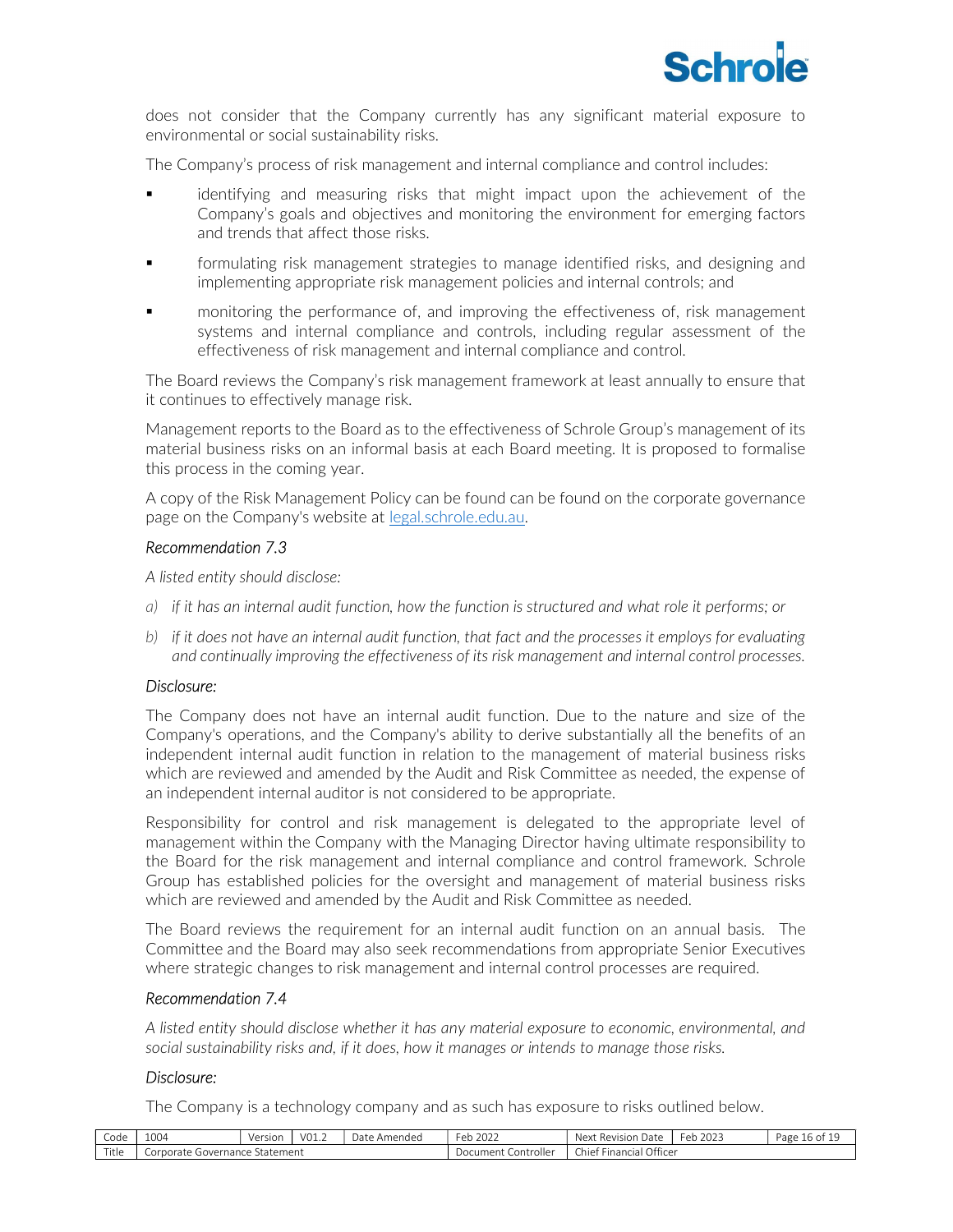

The Board has identified a range of specific risks that have the potential to have an adverse impact on the Company's business. These include:

- i. technology risks.
	- The Company regularly reviews the technology used to ensure it is fit for purpose, has appropriate levels of security and sufficient back up plans in place.
- ii. competition risks.
	- The Company monitors the market for new opportunities and potential threats to existing products, customers, and markets.
- iii. intellectual property risks; and
	- The Company considers its product development to ensure its intellectual property is protected (including by patents and trademarks) on a robust and timely basis and is not compromised by its sales and marketing activities; and
- iv. privacy and data breach risks
	- The Company regularly reviews the technology used to ensure it is fit for purpose, has appropriate levels of security and sufficient back up plans in place.

As part of its risk management strategy, the Company maintains business interruption, cyber, public and product liability policies amongst its insurances.

The Board does not consider that the Company currently has any material exposure to environmental or social sustainability risks.

# Principle 8: Remunerate fairly and responsibly

# Recommendation 8.1

The Board of a listed entity should:

- a) have a remuneration committee which:
	- 1) has at least three members, a majority of whom are independent directors: and
	- 2) is chaired by an independent director,

and disclose:

- i. the charter of the committee.
- ii. the members of the committee; and
- iii. as at the end of each reporting period, the number of times the committee met throughout the period and the individual attendances of the members at those meetings; or
- b) if it does not have a remuneration committee, disclose that fact and the processes it employs for setting the level and composition of remuneration for directors and senior executives and ensuring that such remuneration is appropriate and not excessive.

# Disclosure:

The Company has a remuneration committee. During the year, Mr Perkins, Mr Hardcastle and Mr Carmichael were members of the Remuneration and Nomination Committee with Mr Hardcastle as Chairman of the Committee. Since May 2021, the full Board has acted as the Committee. A majority of directors are considered independent.

| Code  | $\Delta$ $\Delta$ $\Delta$<br>⊥∪∪4          | Version | VO1.2 | ヿっ†へ<br>Amended<br>Dd I | 2022<br>طط<br>cν         | ' Revision<br>Next<br>Date                 | $\sim$<br>202<br>⊦er<br>ZUZJ<br>$\sim$ 1.7 | $\overline{\phantom{a}}$<br>Page<br>. . |
|-------|---------------------------------------------|---------|-------|-------------------------|--------------------------|--------------------------------------------|--------------------------------------------|-----------------------------------------|
| Title | Statement<br>.iance<br>Corporate<br>novern. |         |       |                         | Controller<br>. Jocumen' | Officer<br>.<br>chief.<br><b>Financial</b> |                                            |                                         |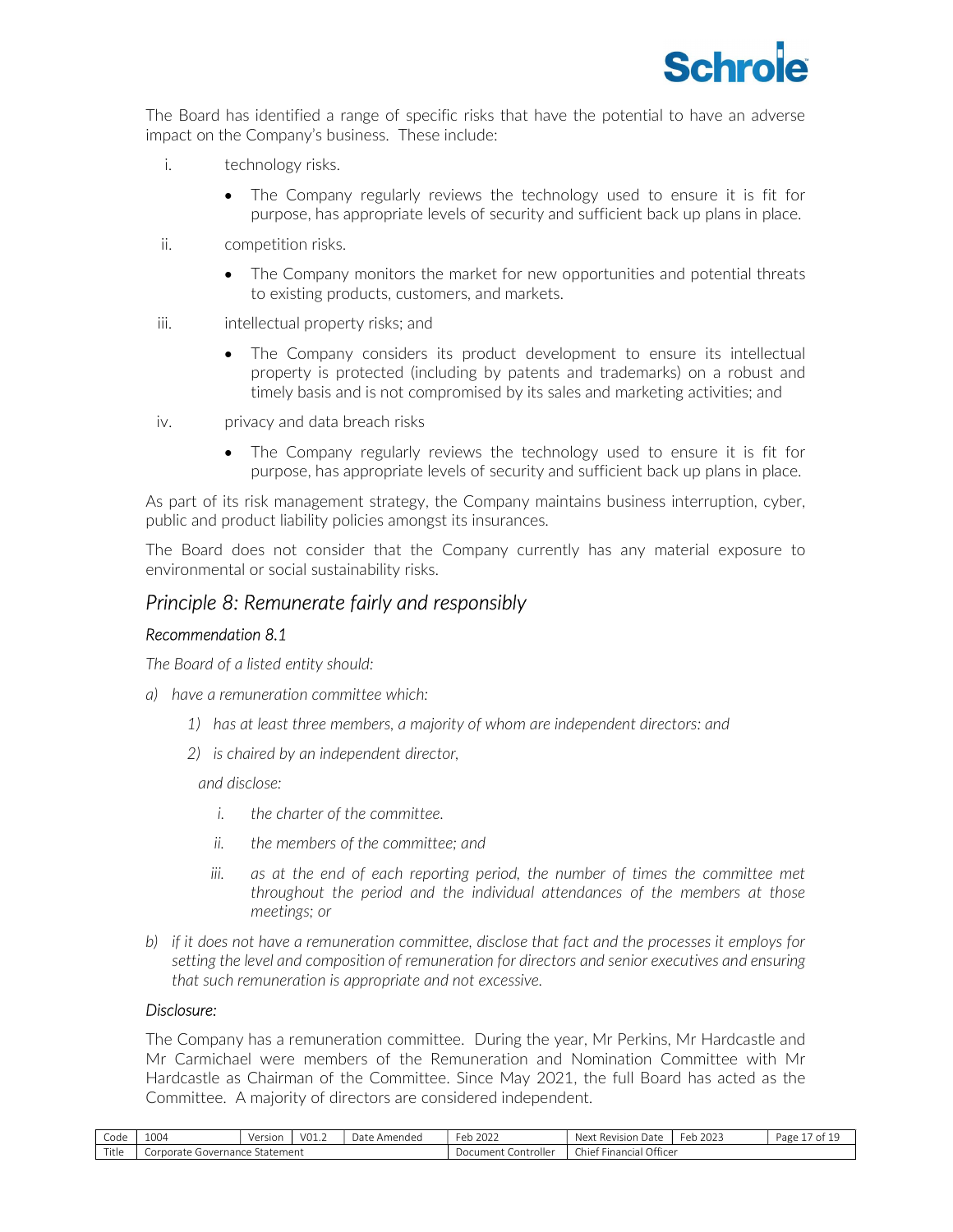

Details of the meeting of the Committee are set out in the Annual Report.

Copies of the Annual Report and Remuneration and Nomination Committee Charter can be found on the corporate governance page on the Company's website at legal.schrole.edu.au.

# Recommendation 8.2

A listed entity should separately disclose its policies and practices regarding the remuneration of nonexecutive directors and the remuneration of executive directors and other senior executives.

# Disclosure:

Schrole Group has adopted a Remuneration and Nomination Committee Charter which was designed to recognise the competitive environment within which Schrole Group operates and to emphasise the requirement to attract and retain high calibre talent to achieve sustained improvement in Schrole Group's performance. The overriding objective of the Remuneration and Nomination Committee Charter is to ensure that an individual's remuneration package accurately reflects their experience, level of responsibility, individual performance, and the performance of Schrole Group.

The key principles are to:

- review and approve the executive remuneration policy to enable the Company to attract and retain executives and Directors who will create value for shareholders.
- ensure that the executive remuneration policy demonstrates a clear relationship between key executive performance and remuneration.
- **Fairly and responsibly reward executives having regard to the performance of the Group,** the performance of the executive and the prevailing remuneration expectations in the market.
- remunerate fairly and competitively to attract and retain top talent.
- recognise capabilities and promote opportunities for career and professional development; and
- review and approve equity-based plans and other incentive schemes to foster a partnership between employees and other security holders.

The Board determines the Company's remuneration policies and practices and assesses the necessary and desirable competencies of Board members. The Board is responsible for evaluating Board performance, reviewing Board and management succession plans and determines remuneration packages for the Managing Director, Non-Executive Directors and senior management based on an annual review following recommendations from the Remuneration and Nomination Committee.

A copy of the Remuneration and Nomination Committee Charter can be found on the corporate governance page on the Company's website at legal.schrole.edu.au.

Schrole Group's executive remuneration policies and structures and details of remuneration paid to directors and key management personnel (where applicable) are set out in the Remuneration Report.

The Remuneration Report is contained in the Company's Annual Report which can be found on the Company's website at schrole.edu.au.

Non-Executive Directors receive fees (including statutory superannuation where applicable) for their services, the reimbursement of reasonable expenses and, in certain circumstances, options.

| Code  | 1004                                   | Versior | V01.2 | Date<br>Amended | 2022<br>- ob<br>◡                    | ' Revisior<br>Next<br>Date               | $\sim$<br>2023<br>Feb | 10<br>Page<br>ΩU. |
|-------|----------------------------------------|---------|-------|-----------------|--------------------------------------|------------------------------------------|-----------------------|-------------------|
| Title | · Statement<br>Governance<br>Corporate |         |       |                 | .ontroller<br>Jocument<br>. <i>.</i> | Officer<br><b>Chief</b><br>* Financial J |                       |                   |